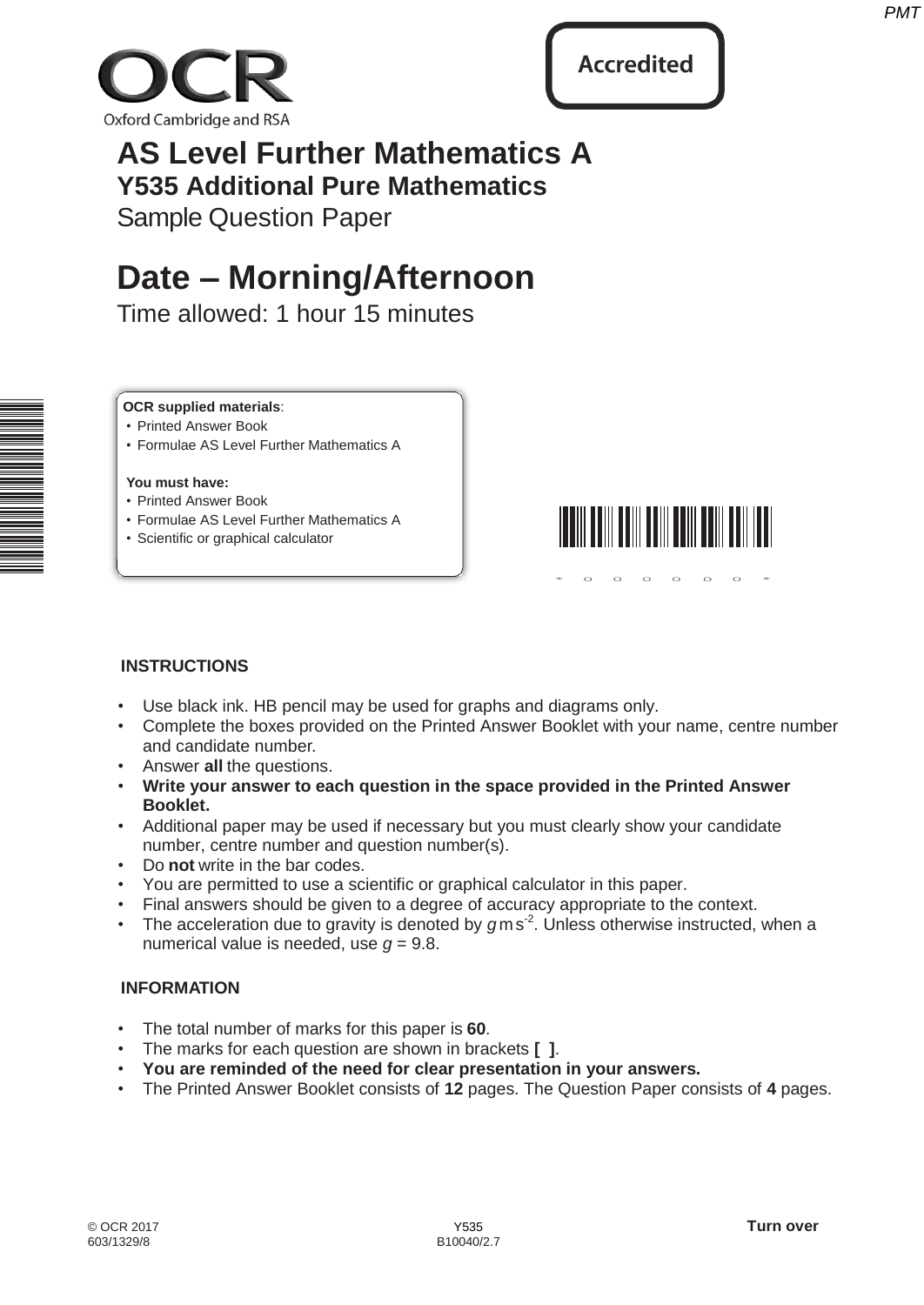*PMT*

#### Answer **all** the questions.

**1** The sequence  $\{u_n\}$  is defined by  $u_1 = 2$  and  $u_{n+1} = \frac{1}{1+u_n}$  $n_1 = \frac{12}{1 + x}$  for  $n \ge 1$ .

Given that the sequence converges, with limit  $\alpha$ , determine the value of  $\alpha$ . **[3]** 

**2** The points *A* (1, 2, 2), *B* (8, 2, 5), *C* (–3, 6, 5) and *D* (–10 , 6, 2) are the vertices of parallelogram *ABCD*.

Determine the area of *ABCD*. **[5]** 

**3** A non-commutative group *G* consists of the six elements  $\{e, a, a^2, b, ab, ba\}$  where *e* is the identity element, *a* is an element of order 3 and *b* is an element of order 2. By considering the row in *G*'s group table in which each of the above elements is pre-multiplied by *b*, show that  $ba^2 = ab$ . **[5]** 

**4** Let *S* be the set  $\{16, 36, 56, 76, 96\}$  and  $\times_H$  the operation of multiplication modulo 100.

| (i) Given that a and b are odd positive integers, show that $(10a+6)(10b+6)$ can also be written in the |  |
|---------------------------------------------------------------------------------------------------------|--|
| form $10n+6$ for some odd positive integer <i>n</i> .                                                   |  |

- (ii) Construct the Cayley table for  $(S, \times_H)$  [2]
- (iii) Show that  $(S, \times_H)$  is a group. [You may use the result that  $\times$ <sub>*H*</sub> is associative on *S*.] **[3]**
- (iv) Write down all generators of  $(S, \times_H)$ . [1]
- **5** Let  $f(x, y) = x^3 + y^3 2xy + 1$ . The surface *S* has equation  $z = f(x, y)$ .
	- **(i)** (a) Find  $f_x$ . **[1]** 
		- **(b)** Find  $f_y$ . **[1]**
		- **(c)** Show that *S* has a stationary point at  $(0, 0, 1)$ . **[5] (d)** Find the coordinates of the second stationary point of *S*. **[1]**
	- (ii) The section  $z = f(a, y)$ , where *a* is a constant, has exactly one stationary point. Determine the equation of the section. **[3]**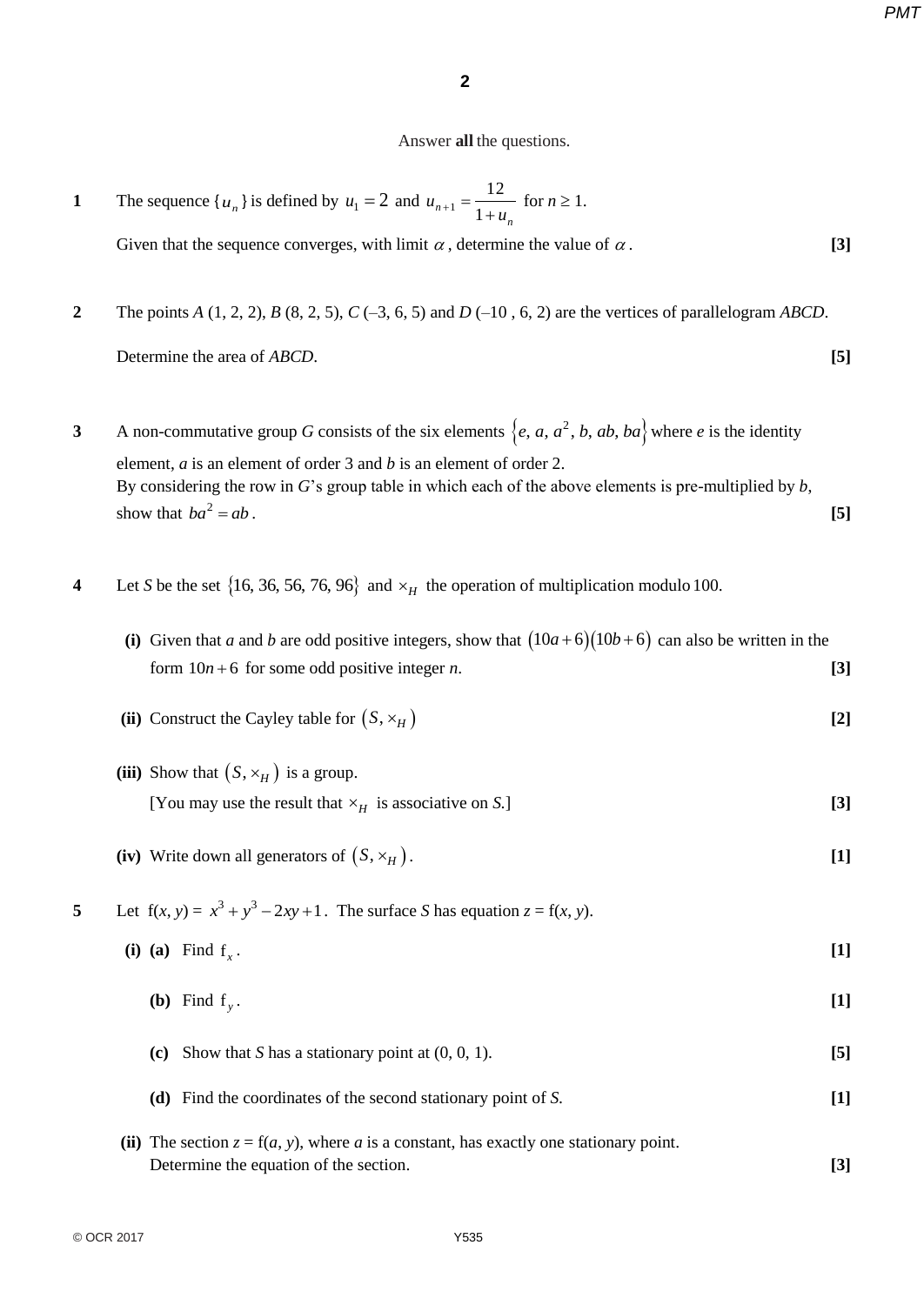*PMT*

**6** A customer takes out a loan of £*P* from a bank at an annual interest rate of 4.9%. Interest is charged monthly at an equivalent monthly interest rate. This interest is added to the outstanding amount of the loan at the end of each month, and then the customer makes a fixed monthly payment of £*M* in order to reduce the outstanding amount of the loan.

Let  $L_n$  denote the outstanding amount of the loan at the end of month *n* **after** the fixed payment has been made, with  $L_0 = P$ .

 **(i)** Explain how the outstanding amount of the loan from one month to the next is modelled by the recurrence relation

$$
L_{n+1} = 1.004L_n - M \tag{*}
$$

**[3]**

with  $L_0 = P$ ,  $n \ge 0$ .

- **(ii)** Solve, in terms of *n, M* and *P*, the first order recurrence relation given in part **(i)**. **[6]**
- **(iii)** The loan amount is £100 000 and will be fully repaid after 10 years. Find, to the nearest pound, the value of the monthly repayment. **[3]** *[3]*
- **(iv)** The bank's procedures only allow for calculations using integer amounts of pounds. When each monthly amount of the outstanding debt  $(L_n)$  is calculated it is always rounded **up** to the nearest pound before the monthly repayment (*M*) is subtracted. Rewrite (\*) to take this into account. **[2]**
- **7** (i) Let  $N = 10a + b$  and  $M = a 5b$  where *a* and *b* are integers such that  $a \ge 1$  and  $0 \le b \le 9$ . *N* is to be tested for divisibility by 17*.*
	- (a) Prove that  $17/N$  if and only if  $17/M$ . [5]
	- **(b)** Demonstrate step-by-step how an algorithm based on these forms can be used to show that  $17 \mid 4097$ . [2]
	- (ii) (a) Show that, for  $n \ge 2$ , any number of the form  $1001<sub>n</sub>$  is composite. **[3]** 
		- **(b)** Given that *n* is a positive even number, provide a counter-example to show that the  $\text{statement "any number of the form } 10001_n$  **is prime" is false.** [3]

#### **END OF QUESTION PAPER**